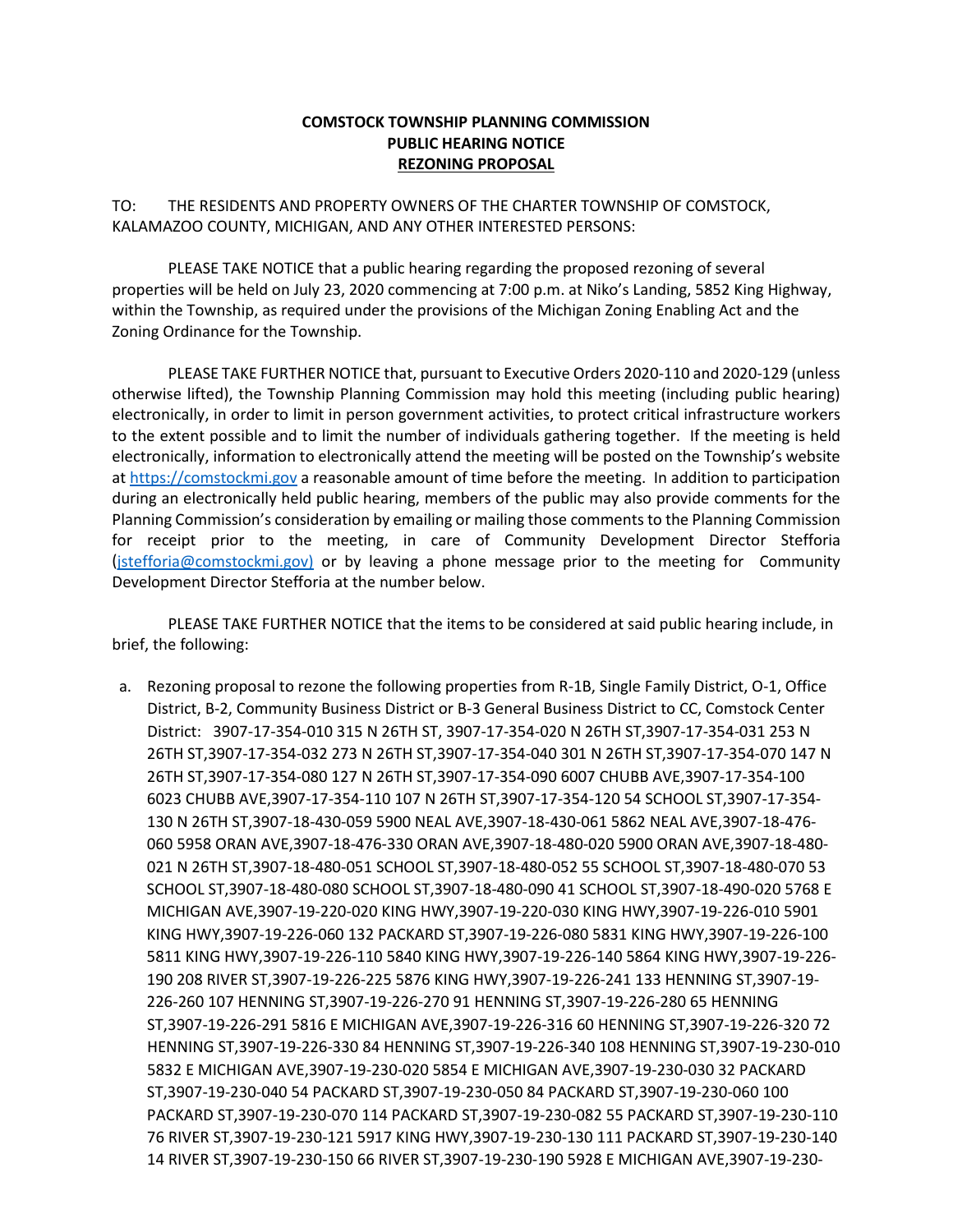200 25 RIVER ST,3907-19-230-210 47 RIVER ST,3907-19-230-220 71 RIVER ST,3907-19-230-230 87 RIVER ST,3907-19-230-241 103 RIVER ST,3907-19-230-250 5960 E MICHIGAN AVE,3907-19-230-260 5968 E MICHIGAN AVE,3907-19-230-271 5990 E MICHIGAN AVE,3907-19-234-010 5937 KING HWY,3907-19-234-045 5922 KING HWY,3907-19-234-060 211 RIVER ST,3907-19-234-070 5958 KING HWY,3907-19-234-080 5994 KING HWY,3907-19-234-090 5964 KING HWY,3907-19-234-100 5972 KING HWY,3907-19-234-110 6014 KING HWY,3907-19-234-120 KING HWY,3907-19-234-130 6014 KING HWY,3907-19-234-140 KING HWY,3907-19-234-150 KING HWY,3907-19-234-160 5977 KING HWY,3907-19-234-170 5967 KING HWY,3907-19-234-180 KING HWY,3907-19-234-190 94 PARCOM ST,3907-19-234-200 110 PARCOM ST,3907-19-234-210 124 PARCOM ST,3907-19-234-220 146 PARCOM ST,3907-19-234-230 6016 KING HWY,3907-19-234-240 262 PARCOM ST,3907-19-242- 160 5817 COMSTOCK AVE,3907-19-242-170 5845 COMSTOCK AVE,3907-19-278-010 5842 COMSTOCK AVE,3907-19-278-020 502 RIVER ST,3907-19-278-030 540 RIVER ST,3907-19-278-040 552 RIVER ST,3907-19-290-031 465 RIVER ST,3907-19-290-050 351 RIVER ST,3907-19-290-061 365 RIVER ST,3907-19-290-062 383 RIVER ST,3907-19-290-075 419 RIVER ST,3907-19-290-081 5889 COMSTOCK AVE,3907-19-290-090 5901 COMSTOCK AVE,3907-19-290-114 RIVER ST,3907-19-290- 115 RIVER ST,3907-19-290-117 309 RIVER ST,3907-19-290-455 547 RIVER ST,3907-19-290-471 565 RIVER ST,3907-20-105-010 6018 E MICHIGAN AVE,3907-20-105-021 61 PARCOM ST,3907-20-105- 030 E MICHIGAN AVE,3907-20-105-040 E MICHIGAN AVE,3907-20-105-050 6086 E MICHIGAN AVE,3907-20-105-061 79 PARCOM ST,3907-20-105-070 95 PARCOM ST,3907-20-105-100 PARCOM ST,3907-20-105-111 6023 KING HWY,3907-20-105-112 6065 KING HWY,3907-20-105-120 6095 KING HWY,3907-20-105-130 BROOKVIEW ST,3907-20-105-140 44 BROOKVIEW ST,3907-20-105-150 BROOKVIEW ST,3907-20-105-160 80 BROOKVIEW ST,3907-20-105-170 104 BROOKVIEW ST,3907- 20-105-180 122 BROOKVIEW ST,3907-20-105-190 6114 E MICHIGAN AVE,3907-20-105-200 6138 E MICHIGAN AVE,3907-20-105-210 BROOKVIEW ST,3907-20-105-220 6121 KING HWY,3907-20-105- 231 215 PARCOM ST,3907-20-105-250 227 PARCOM ST,3907-20-105-290 6090 KING HWY,3907-20- 105-390 6130 KING HWY,3907-20-110-010 6168 E MICHIGAN AVE,3907-20-110-021 6224 E MICHIGAN AVE,3907-20-110-040 E MICHIGAN AVE,3907-20-110-050 6250 E MICHIGAN AVE,3907- 20-110-065 6294 E MICHIGAN AVE,3907-20-110-080 6300 E MICHIGAN AVE,3907-20-110-110 ERMINE ST,3907-20-110-130 6247 COPELAND AVE,3907-20-110-140 6225 COPELAND AVE,3907-20- 110-150 6201 COPELAND AVE,3907-20-110-160 6193 COPELAND AVE,3907-20-110-180 6181 COPELAND AVE,3907-20-110-190 75 SHIRLEY DR,3907-20-110-200 74 SHIRLEY DR,3907-20-110-220 114 SHIRLEY DR,3907-20-110-230 136 SHIRLEY DR,3907-20-110-240 6164 COPELAND AVE,3907-20- 110-250 6170 COPELAND AVE,3907-20-110-260 6188 COPELAND AVE,3907-20-110-270 6185 KING HWY,3907-20-110-310 137 ERMINE ST,3907-20-110-331 6264 KING HWY,3907-20-110-350 GRANGE AVE,3907-20-110-360 GRANGE AVE,3907-20-110-370 173 ERMINE ST,3907-20-110-380 ERMINE ST,3907-20-110-390 174 ERMINE ST,3907-20-110-400 6240 KING HWY,3907-20-110-410 6220 KING HWY,3907-20-110-460 6133 KING HWY,3907-20-110-480 6138 KING HWY,3907-20-111- 010 E MICHIGAN AVE,3907-20-111-020 6188 E MICHIGAN AVE,3907-20-130-010 6330 KING HWY.